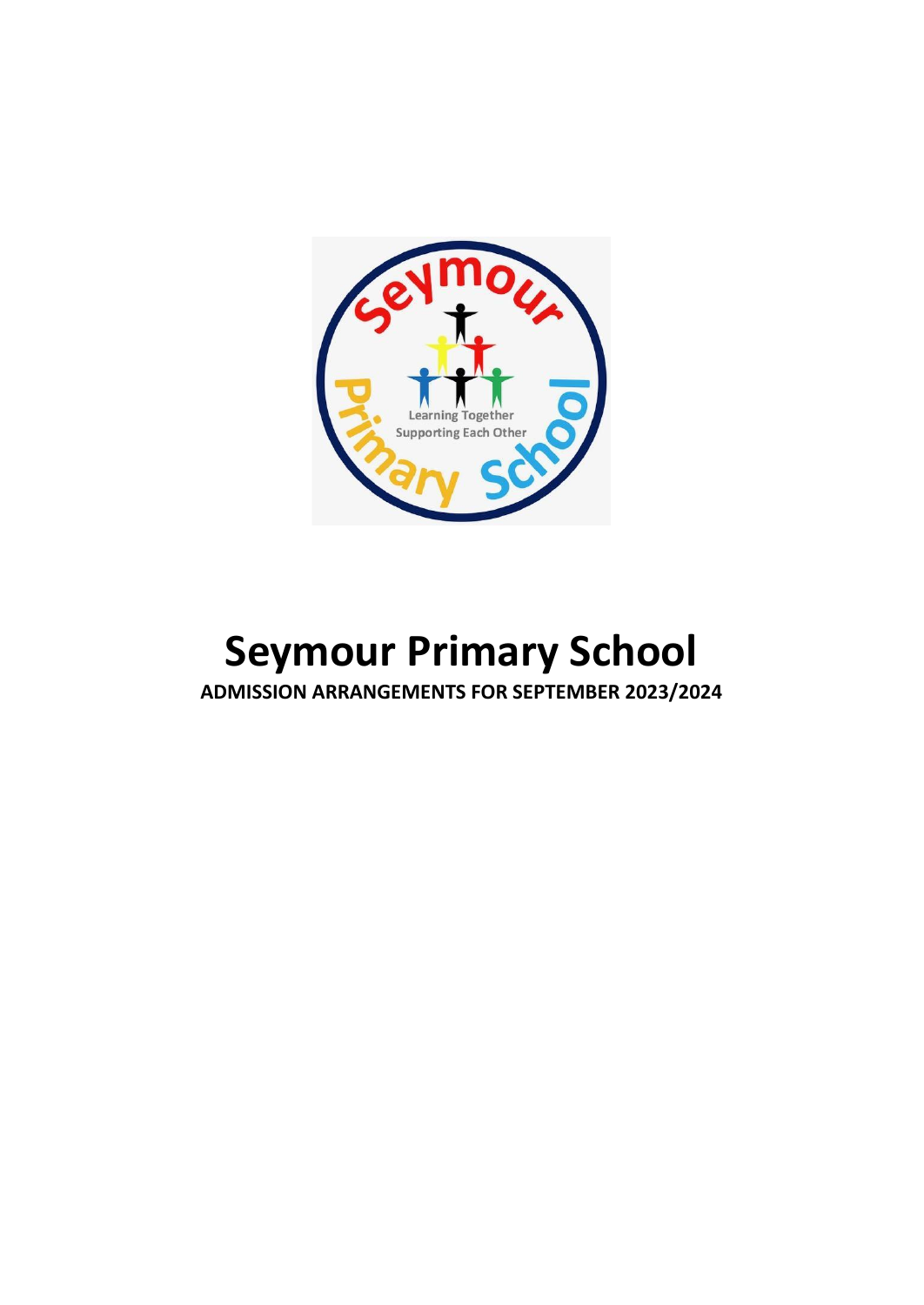Admissions for all pupils are dealt with and allocated by West Sussex County Council Admission Team, according to their Admissions Policy. Parents may apply online at [www.westsussex.gov.uk/admissions](http://www.westsussex.gov.uk/admissions) .

Before you apply, make sure you have read the information on the West Sussex County Council website to ensure you understand the admission process, rules and criteria and also the school admissions policies (linked below) It is the responsibility of parents/carers to apply for a school place.

*If your child attends Seymour pre-school and you would like your child to attend Seymour Primary School you must apply for a place as above. Admission to Seymour Primary School is not automatic.*

School [admissions](https://www.westsussex.gov.uk/education-children-and-families/schools-and-colleges/school-places/guidance/school-admissions-policies/) policies

## **ADMISSION ARRANGEMENTS FOR SEPTEMBER 2024**

Set out in this document are the oversubscription criteria for Seymour Primary School for September 2024.

The oversubscription criteria apply when the school receives more applications than its admission number of 90.

#### **The oversubscription criteria are:**

- 1. Children in public care, and those who have been in care and have been subsequently adopted or have been made subject of a residence order or special guardianship, including those who appear (to the admission authority) to have been in state care outside of England and ceased to be in state care as a result of being adopted.
- 2. Children who need a place at the school on exceptional and compelling social, psychological or medical grounds.
- 3. Children who live in the catchment area with brothers or sisters already attending the school who will still be there when he/she starts. (Brothers and sisters may be half or step-siblings but must be living permanently at the same address).
- 4. Other children who live in the catchment area.
- 5. Children who live outside the catchment area with brothers or sisters already attending the school and who will still be there when he/she starts. (Brothers and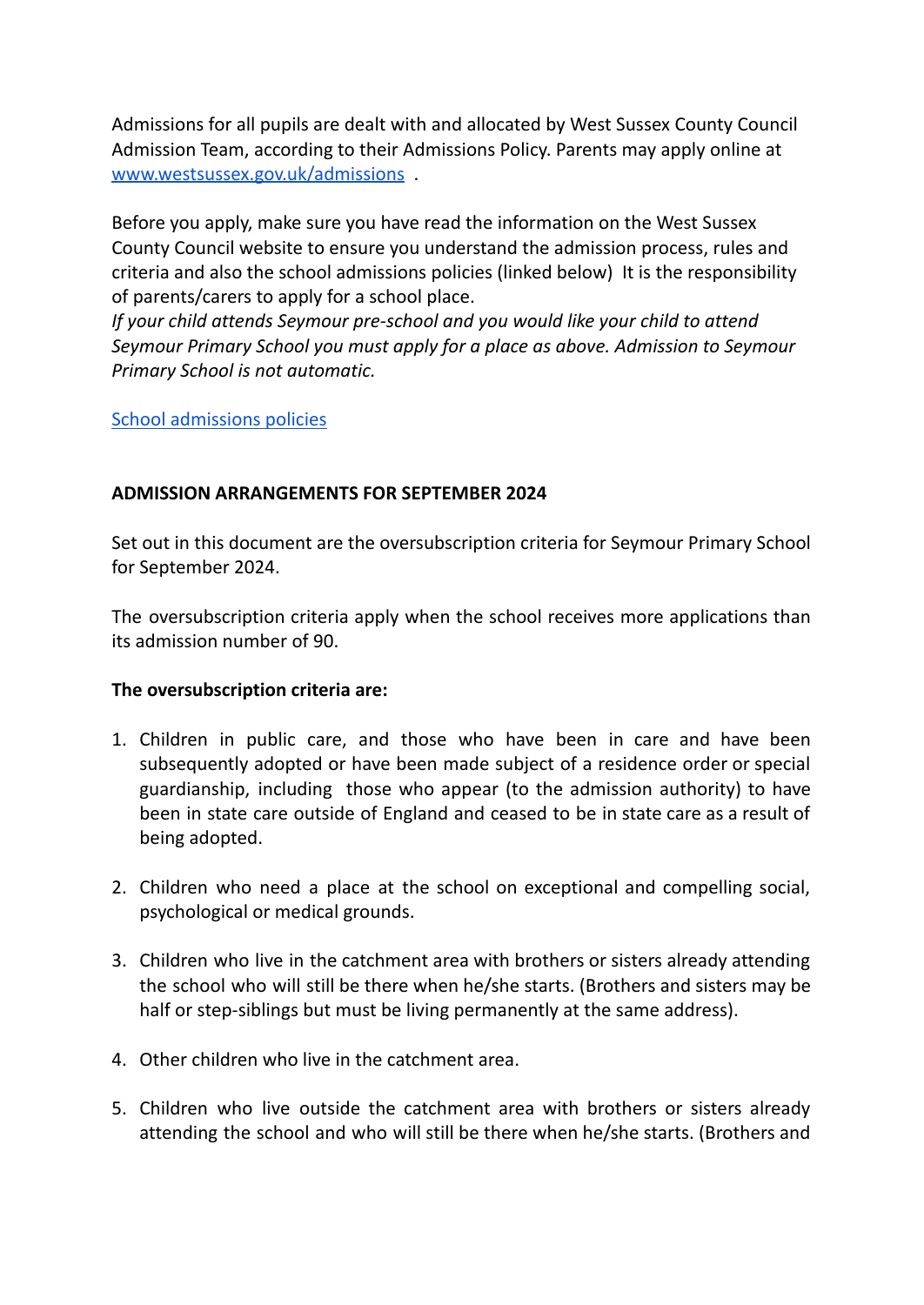sisters may be half or step-siblings but must be living permanently at the same address).

6. Other children who live outside the catchment area.

In the case of oversubscription in **any** of the above categories, priority of placement is given to applicants who live nearest the school.

## **Appeals**

Please click on the link to find out how to make an appeal **Make an [admissions](https://www.westsussex.gov.uk/education-children-and-families/schools-and-colleges/school-places/apply/make-an-admissions-appeal/) appeal**

- 1. Any child with a Statement of Special Educational Needs naming the school will automatically be admitted to a school, under section 324 of the Education Act 1996.
- 2. Previously looked after children are children who were looked after, but ceased to be because they were adopted or became subject to a residence order or a special guardianship order. For the purpose of this criterion this includes:
	- An Adoption Order "made under the terms of the Adoption and Children Act 2002";
	- A Special Guardianship Order "made under Section 14A of the Children Act 1989 (as amended by the Adoption and Children Act 2002";
	- A Residence Order "made under Section 8 of the Children Act 1989".
- 3. Parents/carers must provide written supporting evidence from an appropriately qualified person (usually a doctor or social worker) if they wish to apply under the exceptional and compelling social, psychological or medical grounds. The evidence should state clearly why the school asked for is the best one to meet the child's specific needs. Letters from parents are not considered sufficient evidence. Letters that do not address educational provision or address why the named school is the best to meet the child's needs are not considered sufficient evidence.

The school will not contact doctors or social workers to obtain evidence relating to an application. It is parents' responsibility to attach any evidence relating to their child to their application form.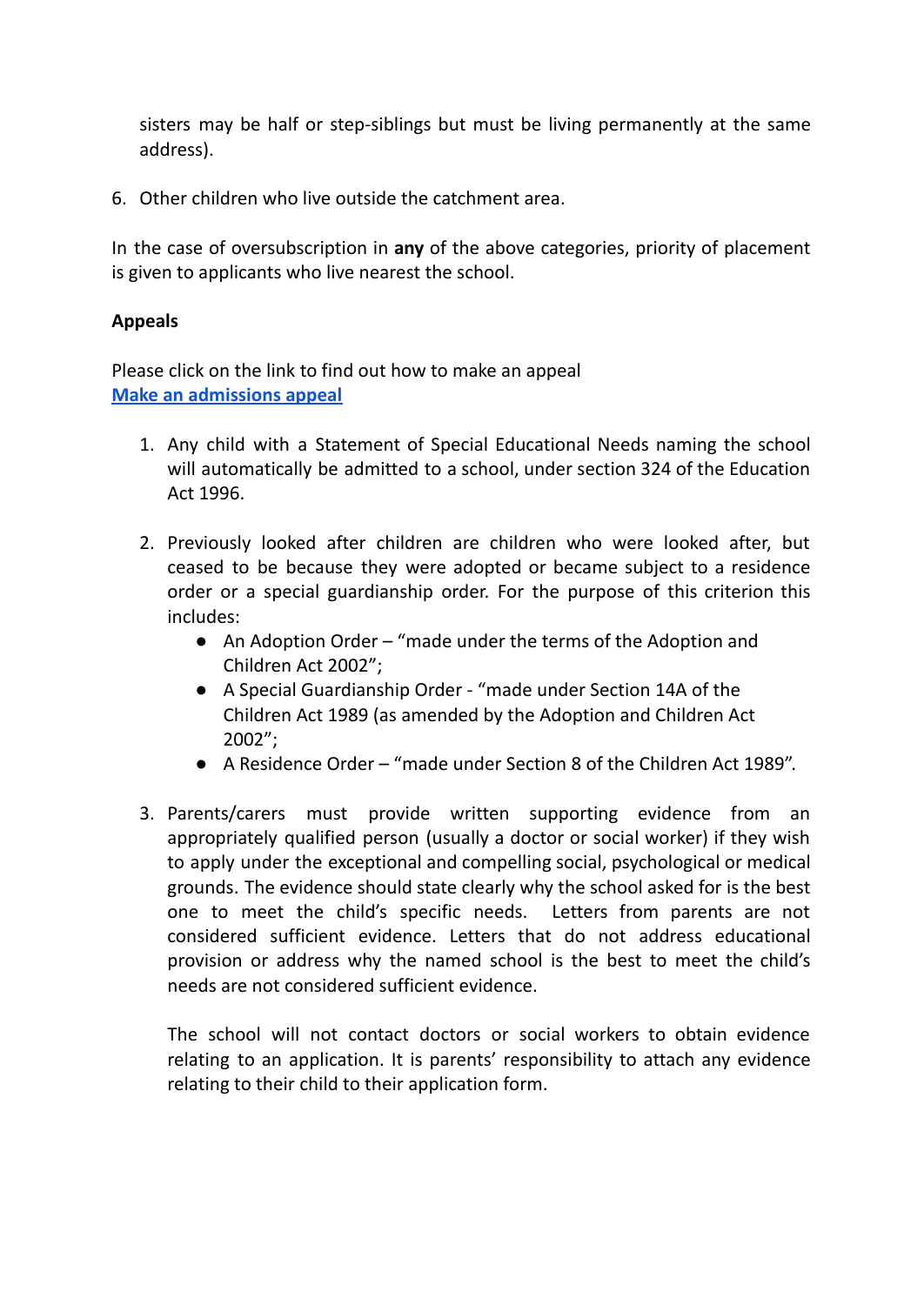A panel of West Sussex senior education officers will decide whether the reasons expressed are sufficient to override the oversubscription criteria and allow admission on exceptional and compelling grounds.

- 4. The term 'parent' includes other legal guardians.
- 5. A catchment area is a geographical area served by a specific school and defined on a map. Parents are informed of the catchment school for their home address. Maps are available from [admissions.north@westsussex.gov.uk](mailto:admissions.north@westsussex.gov.uk).
- 6. Brothers or sisters may be half or step-siblings, adopted siblings or the child of the parent/carer's partner but must be living permanently at the same address.
- 7. Distances are measured in a straight line from school to home using Ordnance Survey address point data from a central point in each building.
- 8. Parents may decide to defer entry to primary school until the spring or summer term as long as their child has not reached compulsory school age (the start of the term following the child's  $5<sup>th</sup>$  birthday). This must be formally agreed with the school. Parents may request the child to start either full or part-time before the child reaches compulsory school age and schools must comply with this request.
- 9. Families who applied for a place at this school as their catchment school for their eldest child and whose application was refused will have their applications for younger children considered as if they lived in the catchment area of the school the elder child was offered, while the elder child remains at that school. It is parents' responsibility to indicate these circumstances in their application.
- 10.Any parent refused a place at the school has a statutory right of appeal. Appeals will be organised and heard in accordance with the School Admission Appeals Code.
- 11.Parents may request their child's name to be added to the waiting list for the school. Waiting lists will be kept on the basis of the calendar year. If parents wish their child to remain on the waiting list, they will need to request this in December. They will not receive a reminder. Waiting lists must be kept in the order of the oversubscription criteria.